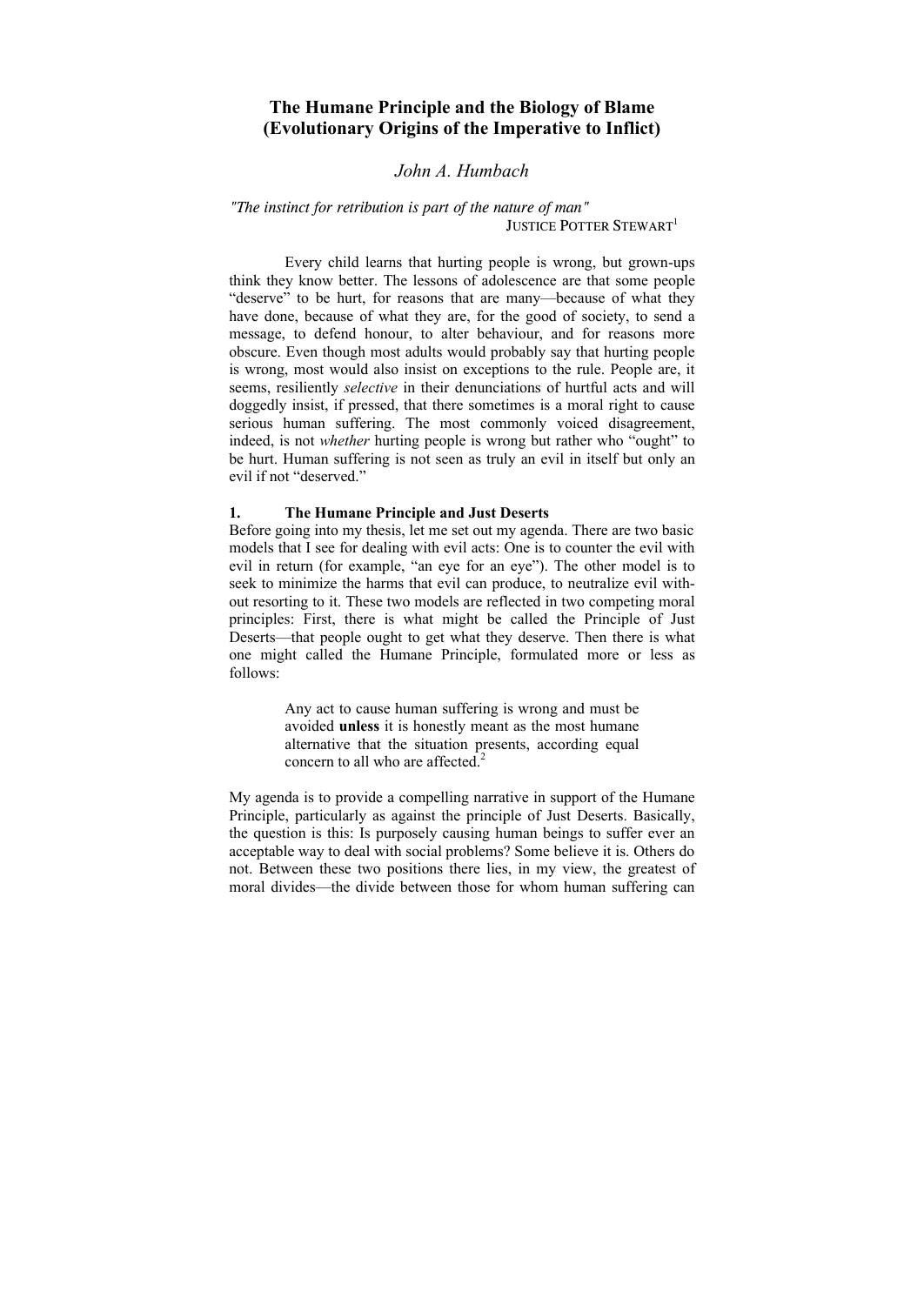be a good thing, and those for whom it cannot. Compared with this great moral divide, the many lesser disagreements on questions of right and wrong are pretty much a quibble.

There are, of course, many other moral divides as well. Indeed, those who see the infliction of human suffering as a legitimate social tool tend to make many moral distinctions—far too many. They end up quarrelling endlessly, often violently, over who does (and does not) morally "deserve" to suffer. Some talk of justice; others talk of peace. Some even claim the right to inflict in the name of human rights. Some assert they must cause hurt because people are in the way, blocking paths to progress, racial purity, or to grace. When it comes to the central moral point, however, they all are of a kind: They all agree that hurting people is an acceptable way to deal with conflicting interests. And this is what divides them all from those on the other side, those who deny it is ever right to add to human pain.

The idea that some people "deserve" to suffer has enormous social implications. One of the primary activities of modern government is to make sure transgressors get their "just deserts." The appetite for retribution is undeniably strong. Hollywood profits enormously as it caters to this taste, larding its fare with odious reprobates so we can cheer at their demise—preferably as painful and graphic as the filmmaker's art can make it. All this is good fun, no doubt, but real life is not so mellow. The taste for retribution inflicts much innocent suffering as well.

For one thing, the punitive measures of government justice rarely hit only their putative targets. On the contrary, "no man is an island" as the saying goes, $3$  and there is often collateral damage—economic and emotional—to the prisoners' children, spouses and other family and to others who may be similarly dependent. Perhaps you do not care much about wrongdoers' families and dependents, but still you may care about the innocent victims—the men and women who are robbed, raped or even killed because, gripped by the credo of "just deserts," their government has diverted criminal-justice attention and resources away from measures more effective to cut recidivism and crime—techniques such as "restorative justice," community alternatives to incarceration, and efforts to head off criminogenic lifestyles in the first place. Retribution can deter, to be sure,<sup>4</sup> but deterrents are subject to diminishing returns and, after a certain point, the marginal effects of retributive measures may still leave many undeterred. America's prisons and jails hold 2 million people who evidently were *not* effectively deterred. This miserable population (highest per capita in the world), and the victims they tormented by their criminal acts, is eloquent testimony to the tapering marginal efficacy of our traditional modes of blame-and-deter justice.<sup>5</sup>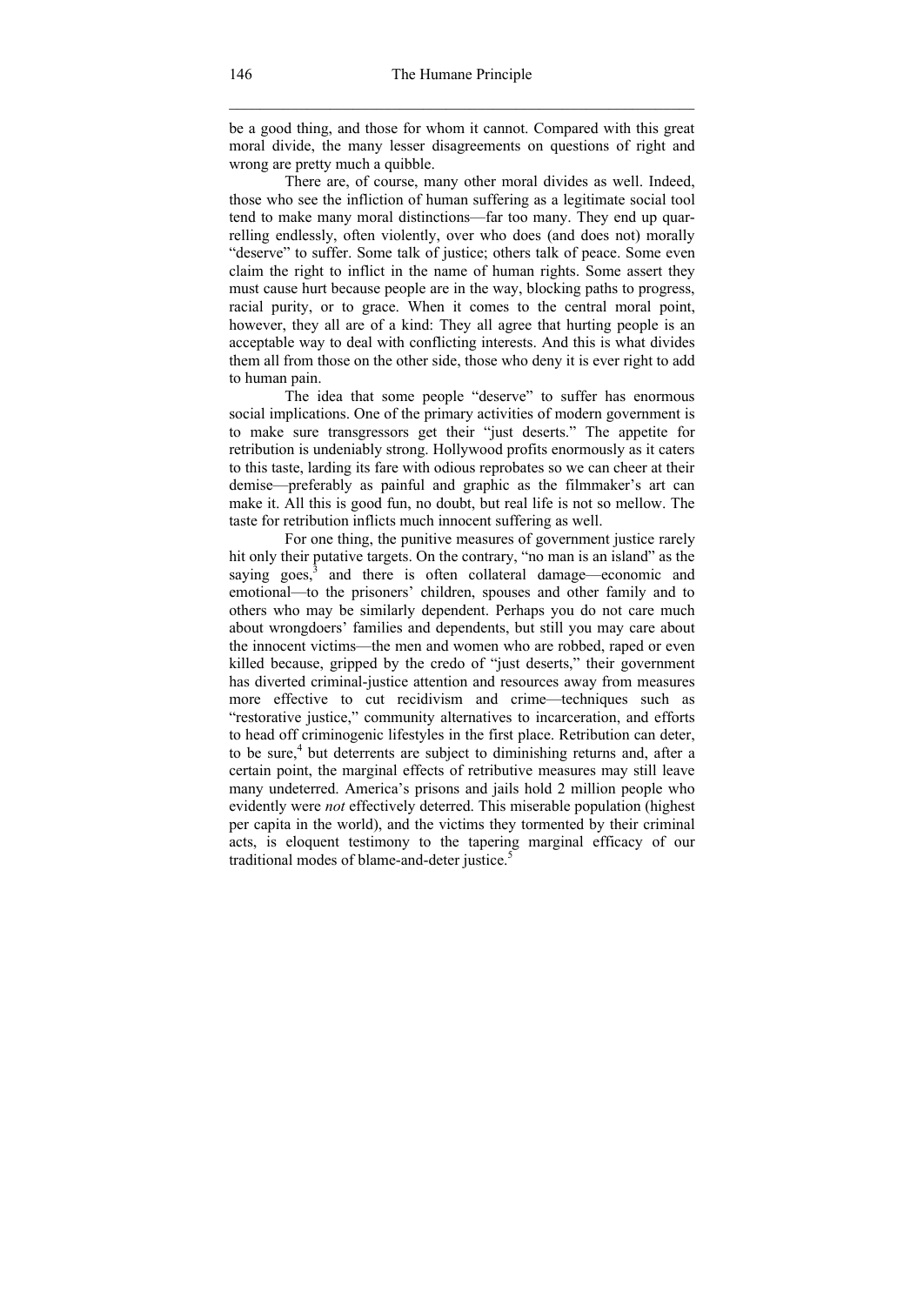John Humbach

In sum, when a society obsesses on fixing blame and exacting punishment, there will likely be innocents who suffer but who might otherwise have been protected. Indeed, a reliance on blame-and-deter justice will inevitably leave many innocents to suffer unless, by some enormously lucky coincidence, giving transgressors what we feel they "deserve" also happens to be the most effective measure that can be deployed to head off harms in the first place. Actually there is evidence suggesting that infliction of suffering is, sometimes at least, not the most effective preventer of crime,<sup>6</sup> but there is surprisingly little hard research. This is particularly surprising, perhaps, when one considers the importance that people attach to personal security and the threats posed by crime. People are, however, strongly motivated to see bad guys get their due, and they tend to become impatient when the topic turns to preventatives, especially if prevention means letting somebody off easy who "deserves" to pay a price. Those who seem to care too deeply about the root causes of crime, restorative justice or cost-effective alternatives to traditional punishment run the risk of being seen as foolishly "soft on crime," lacking in moral resolve or, even, in latent sympathy with criminals. The predominant moral credo of "just deserts" disdains such concerns. The urge to blame and retribution are too compelling.<sup>7</sup>

#### **2. Upward Moral Trajectory?**

Like lot of people, I suppose, I have been drawn to the topic of this conference as a reaction to the problem of human suffering. Why does the suffering happen and, in particular, why does so much suffering happen at the hand of man? Can this human-generated suffering—"man's inhumanity to man"—be reduced? If so, how?

Despite famously appalling episodes in the last century, there is ground to believe that the human race has been, overall, on an essentially upward moral track during the past two or three thousand years, a generally upward trajectory of moral achievement in the ways we treat each other. This is obviously a somewhat debated point. Eruptions such as the Holocaust and Stalinist purges, not to mention many lesser 20th century horrors, do give considerable cause for doubt. Nevertheless, over the time span since, say, the composition of the *Odyssey*, one may observe that the circumstances in which it is generally considered legitimate to do destructive things to other people are shrinking, while the prevailing circle of humans deemed entitled to full human dignity and truly "inalienable" human rights grows ever larger. To take a concrete (and probably emblematic) example, consider the dramatic decline in the rate of death by homicide during the time span from hunter-gatherer times to the present, a decline that seems to be evidence that, over the eons, things are getting better.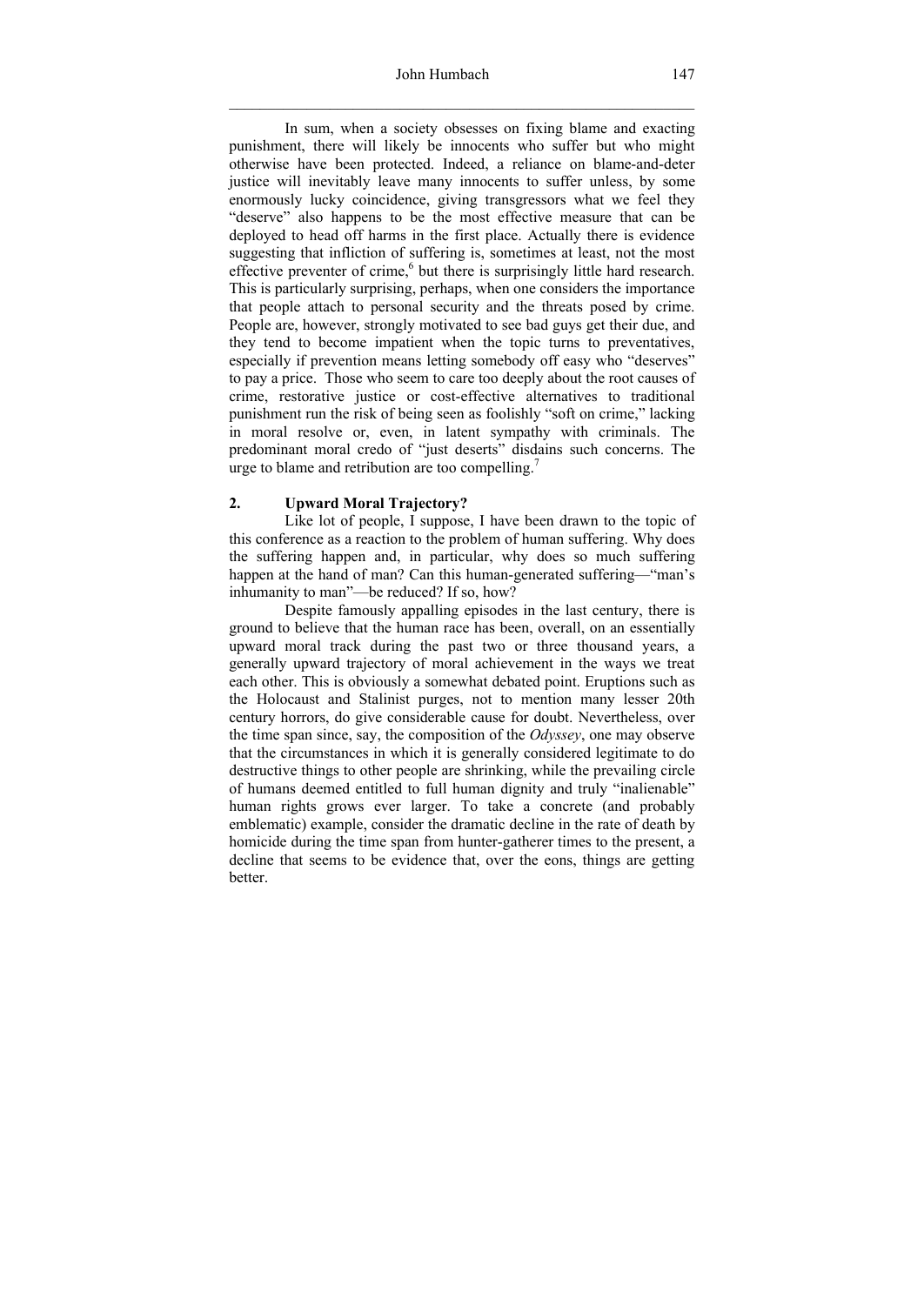In his book, *War Before Civilization*, Lawrence Keeley observes that "the proportion of war casualties in primitive societies almost always exceeds that suffered by even the most bellicose or war-torn modern states."<sup>8</sup> Based on the numbers he gives, this appears to be a considerable understatement. He points to archaeological evidence that the percentage of prehistoric people who died from "war" ranged from 5 to 40 percent, based on such indicators such as the numbers of skeletons found with based on such mucaturs such as the numbers of  $\frac{1}{2}$ . "only" 100 million or so died from warfare. While this toll is a potent remainder that we still have plenty of room for improvement, the number of 20th-century war dead would have been, based on Keeley's estimates from prehistoric times, *twenty times* greater "if the world's population were still organized into bands, tribes and chiefdoms."<sup>10</sup> Homicide was pre-historically not merely a frequent cause of death, but it seems also to have been, compared with today, a fairly legitimate and even admirable thing to do. As Daly and Wilson point out in their study of homicide, "having killed [was] a decided social asset in many, if not most, pre-state societies" where, for example, "a young man might attain full adult status only by notching his first kill."<sup>11</sup>

War is not, of course, the only context in which homicides occur, and in the United States for past 100 years (and in Europe for more than 50 years) war has been a proportionately minor one. Even a relatively high-homicide country like the United States (with non-warfare homicide rates several times those currently prevailing in Europe), there are fewer than 20,000 domestic homicides per year, compared with roughly 2.3 million deaths overall.<sup>12</sup> This homicide percentage, less than 1%, contrasts sharply with Keeley's pre-historic 5-40% rate. In striking graphics, Keeley shows only twentieth-century Germany and Russia, and nineteenthcentury France, as coming close to matching even the least homicidal of the pre-historic societies studied.<sup>13</sup>

While most episodes of violence do not result in homicide, comparative rates of homicide nevertheless should provide a rough proxy for comparative levels of violence generally. Proportionately fewer homicides should mean, if nothing else, that there are proportionately fewer occasions of high-intensity (potentially *lethal*) violence. Therefore, projecting from these numbers and from what we know about dispute resolution techniques in, say, the middle ages and earlier times, it seems justified to range the socially predominant views on legitimacy of violence as progressing through roughly the following stages:

> 1. Violence **considered generally legitimate** as method for resolving disputes. $14$

148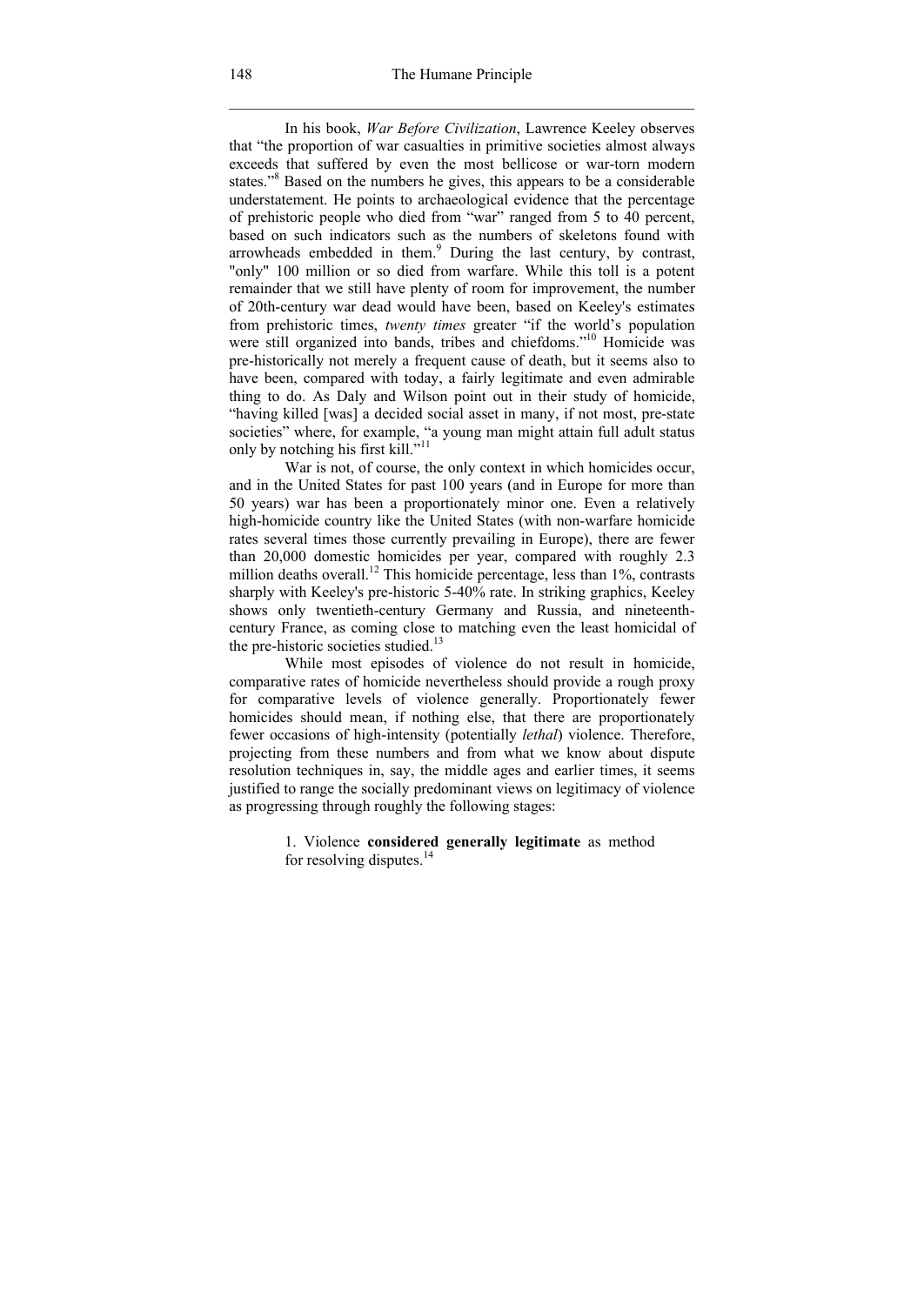2. Violence **considered generally wrong**, justifiable only in response to violence<sup>15</sup>

3. Violence legitimate *only if* **the most humane alternative.**

4. Lethal violence or permanent maiming *never* **legitimate** as a solution/response to problems or conflicts. Lesser inflictions may be legitimate *if* most humane alternative.

On such a scale, modern western societies would be predominantly at stage 2, with major areas of daily life either in the process of moving to stage 3 or essentially already there. There are, to be sure, many people who still live very much at the stage 1 level (members of street gangs and certain tribal cultures, among others).<sup>16</sup> At the same time, however, over the longer term the proportion of circumstances is growing to which the moral level of stage  $3$  generally applies.<sup>17</sup> What this means, in practical terms, is that the mode of dispute resolution that may have been very effective within a medieval army or tavern, or in a modern street gang or prison,<sup>18</sup> would not work well at all in the corporate office or the country club.<sup>19</sup> While modern "genteel" people remain willing to apply ruthless violence against persons they perceive as "other" (people of different cultures, foreign political enemies, or criminals), the situation is entirely different when it comes to their own families, worksites, schools, social assemblages, religious congregations and the like—within their own *groups.* There, the deployment of violence is simply not accepted as a legitimate response to disputes or affronts. That is to say, within their own groups the deployment of violence to resolve social problems typically *just does not work.*

Morally, like technologically, a lot has happened in just the past couple of hundred years. Brutal acts, threats or stances that would have been acceptable or even praiseworthy 200 years ago, today have become matters of disgrace. It is essentially only in the past 200 years that slavery has been generally abolished, despotic regimes have ceased to be normal, and wiping out entire tribes and peoples has fallen out of favour as an accepted way to build a nation; more recently, racism has gone into disrepute, physical torture has become illegal, and punitive mutilations are now banned, almost everywhere; ideas and beliefs are no longer regarded as legitimate grounds for painful death. Even that old standby, domestic corporal discipline—husbands against wives, and (in some places) parents against children—seems to be on the way out. In more and more contexts, inflictions of suffering once generally accepted and normal have moved outside the acceptable range: in personal disagreements and feuds, in the workplace and in schools, against spouses, during police interrogations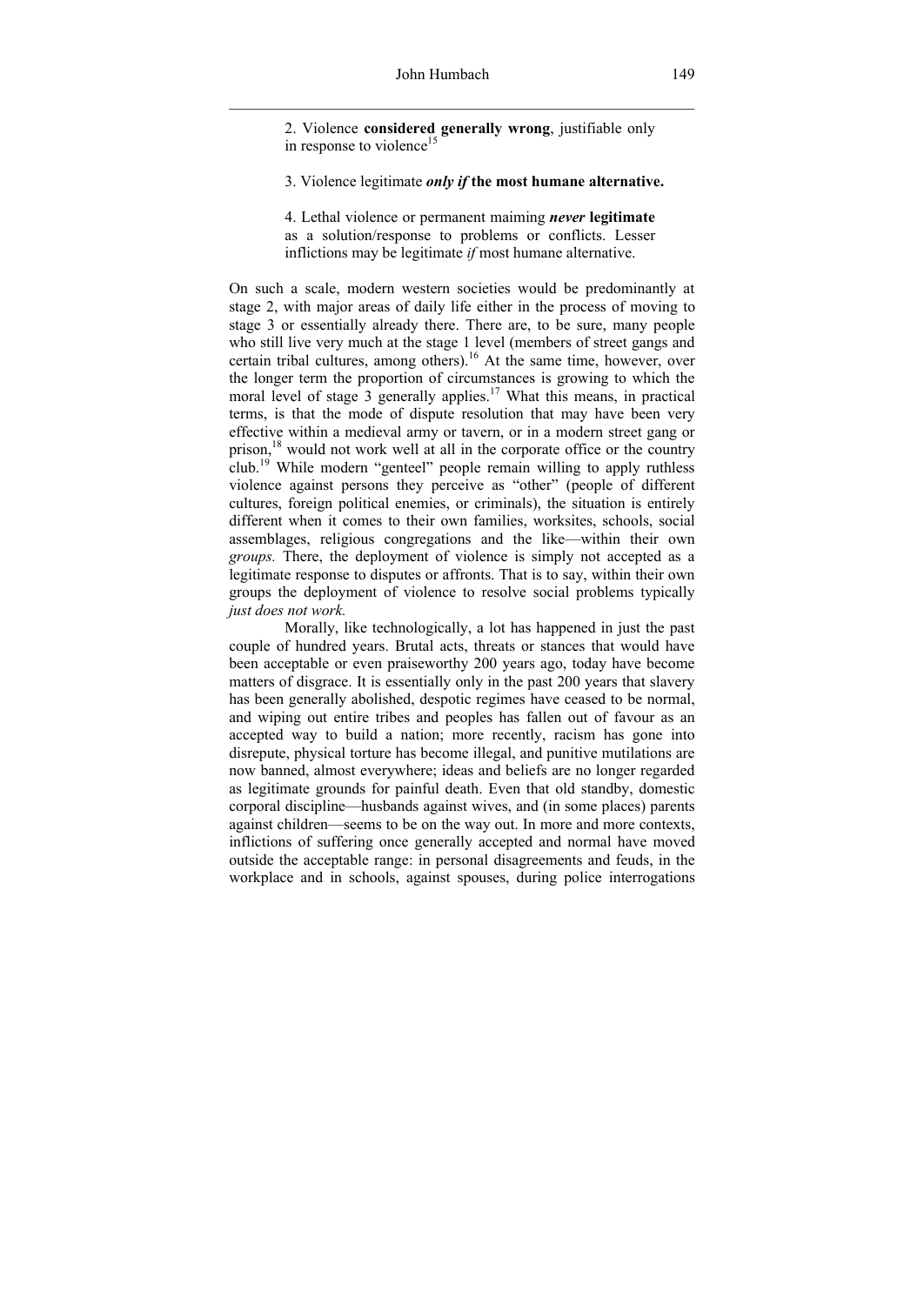and even, in certain respects, during war. It is not that people today have fewer conflicts than in the past. Indeed, as the earth becomes more crowded it is likely we have more. The difference is that, in more and more contexts, we have acquired self-restraint; we effectively deal with our conflicts in less injurious ways.

Indeed, one may observe that nowadays it is mainly only toward individuals *not* of our own groups that the lower-stage standards of moral treatment continue to apply. We still feel comparatively free to use violent means against people we regard as essentially different from ourselves persons of alien cultures and races, as well as such pseudospeciates as the addicts and "criminals" among us (i.e.*,* the "us" who see ourselves as, by essence, law-abiding). There is, however, ground for hope even in the fact of this differentiation: As invidious discrimination among persons and socalled races becomes less and less accepted, there is a continual widening of the circle of humans deemed entitled to possess full human dignity and to have truly "inalienable" rights.

Nothing says, of course, that this progression is a necessary one, or that it will necessarily continue into the future. I prefer, however, to take the more optimistic view that—with some conscious effort, at least the moral trajectory of human civilization can continue. Along this trajectory, the next logical step is, it seems to me, to enlarge the circle of non-invidiousness, the circle of "fully human" and entitled to full human dignity and inalienable rights, to include literally everybody, even those we now think "ought" to suffer—to adopt a general principle that that intentionally adding to human suffering is wrong absolutely, without exception. This would entail embracing, in place of the old principle of "just deserts," the Humane Principle that is provisionally formulated above.

 What the Humane Principle does first and foremost is to reject the legitimacy of *selective* condemnations of evil. One reason why this is important is that the selective condemnation of evil lends a kind moral cover for the doing of many harms. As George Orwell once wrote: "The nationalist not only does not disapprove of atrocities committed by his own side, but he has a remarkable capacity for not even hearing about them."<sup>20</sup> Orwell's comment need not, however have been limited to nationalists, for it applies to partisan discriminators of all sorts. A consciousness of the Humane Principle can, however, help to strip away this cover by its affirming, as a moral truth, that hurting people is wrong, always—not just hurting people like us, but hurting the "other" as well. It recognizes, too, that while coercive measures to prevent harmful behaviour will still be needed, gratuitous inflictions in the name of prevention, or suffering in the name of "justice," would not. And the burden of persuasion would be on those who would inflict.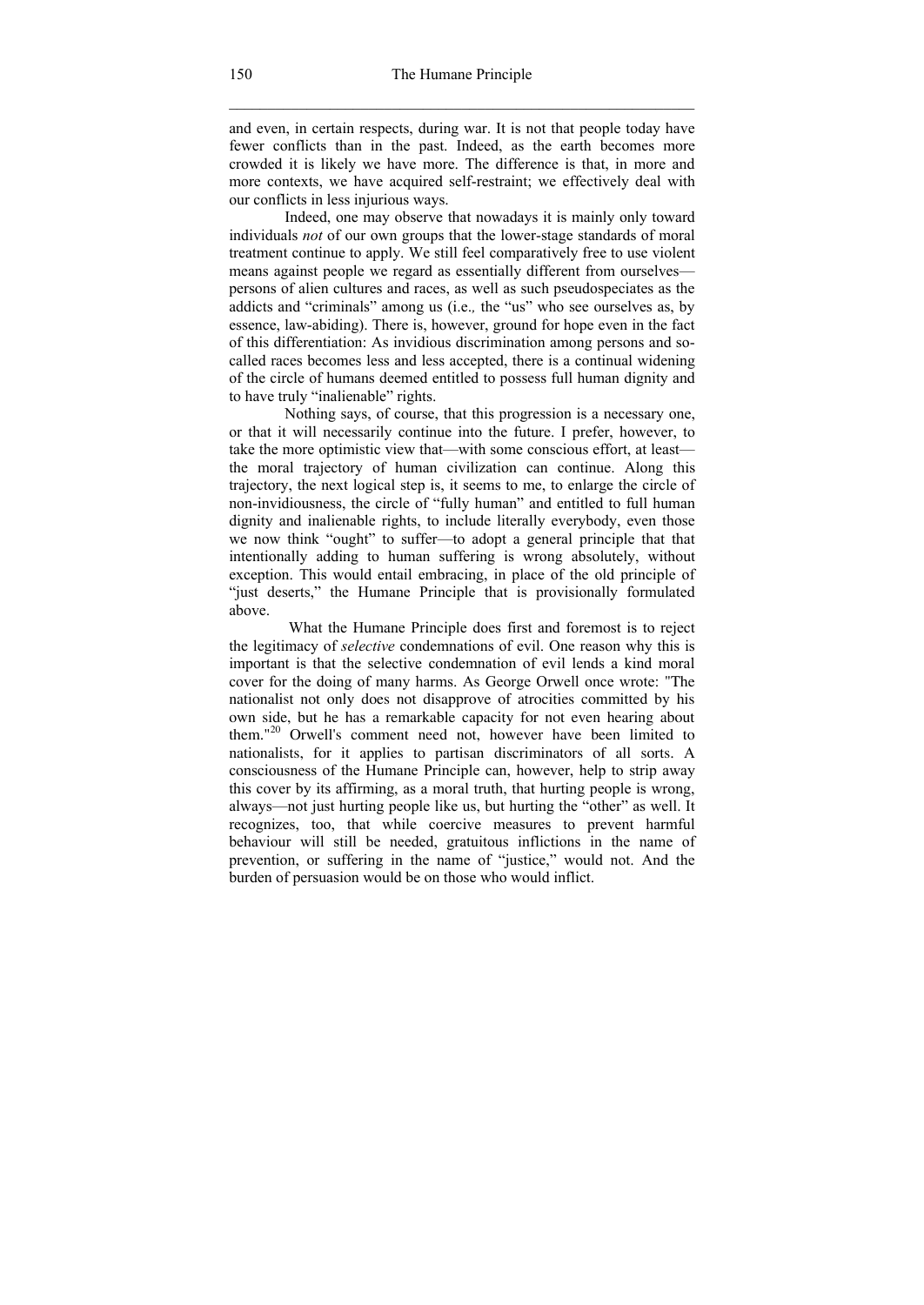### **3. The Barrier to Moral Progress**

What blocks us from taking the moral step? What blocks us from saying that, as to every human being and circumstance, adding to human suffering is morally wrong, period. The thing that stands in the way most importantly is the still pervasive belief, deeply felt, that under some circumstances, at least, hurting people is morally *right.* The exceptions may grow ever fewer, but they remain nonetheless. The *selective* condemnation of inhumane behaviour is still the norm. The condemnation of hurtful acts as such is not.

Why is this? Why do we remain resiliently *selective* in our denunciations of acts to harm others, purporting to condemn evil while insistently retaining our little islands of hate from which we root mercilessly for the hand of moral reprisal to deal its crushing blows? Why do we cheer with such heartfelt fervour when, at the movies, the bad guys get their due, painfully trounced at the end of the film? Why do we persist in our pretense that the law's punishments exist primarily as deterrents when we know, in our heart-of-hearts, the elemental satisfactions of seeing awful things happen to hateful people? Certainly one reason is, pretty clearly, that the Humane Principle runs counter to deep human emotions of blame and retribution. These emotions go far to justify opinions of moral right and wrong. It is my central thesis that, until we unmask the biological sources and springs of the retributive urge, we will continue to draw erroneous moral conclusions from it; we will continue to draw erroneous moral conclusions from the emotions that we feel.

Knowing the biological causes of why we feel as we do will not, of course, likely stop the feeling—just as knowing the mechanisms of appetite will not make the overweight dieter yearn any less for sweets. But knowing can help overcome destructive emotions. We are already well aware that just because doing something feels good does not mean it is right. Hurting people and similarly destructive acts *can* feel good. However, as long as we regard our feelings as moral validations of conduct, as proof of moral right and wrong, the *selective* condemnation of evil will remain the norm. And evil will thrive.

In short, I think it crucially important to provide a new narrative for the retributive urge, not in terms of moral speculations, but in terms of human biological nature.<sup>21</sup> Why do people feel so powerfully the pull of retribution and the promise of "closure"? I believe that the evidence will soon show beyond a reasonable doubt, if it does not already, that there is a definite and very plausible physiological explanation for these ways that we respond. Our feelings of blame and the urge to retribution are simply biological adaptations.

By biological adaptation I mean any structural or behavioural feature of an organism that increases its chances of leaving progeny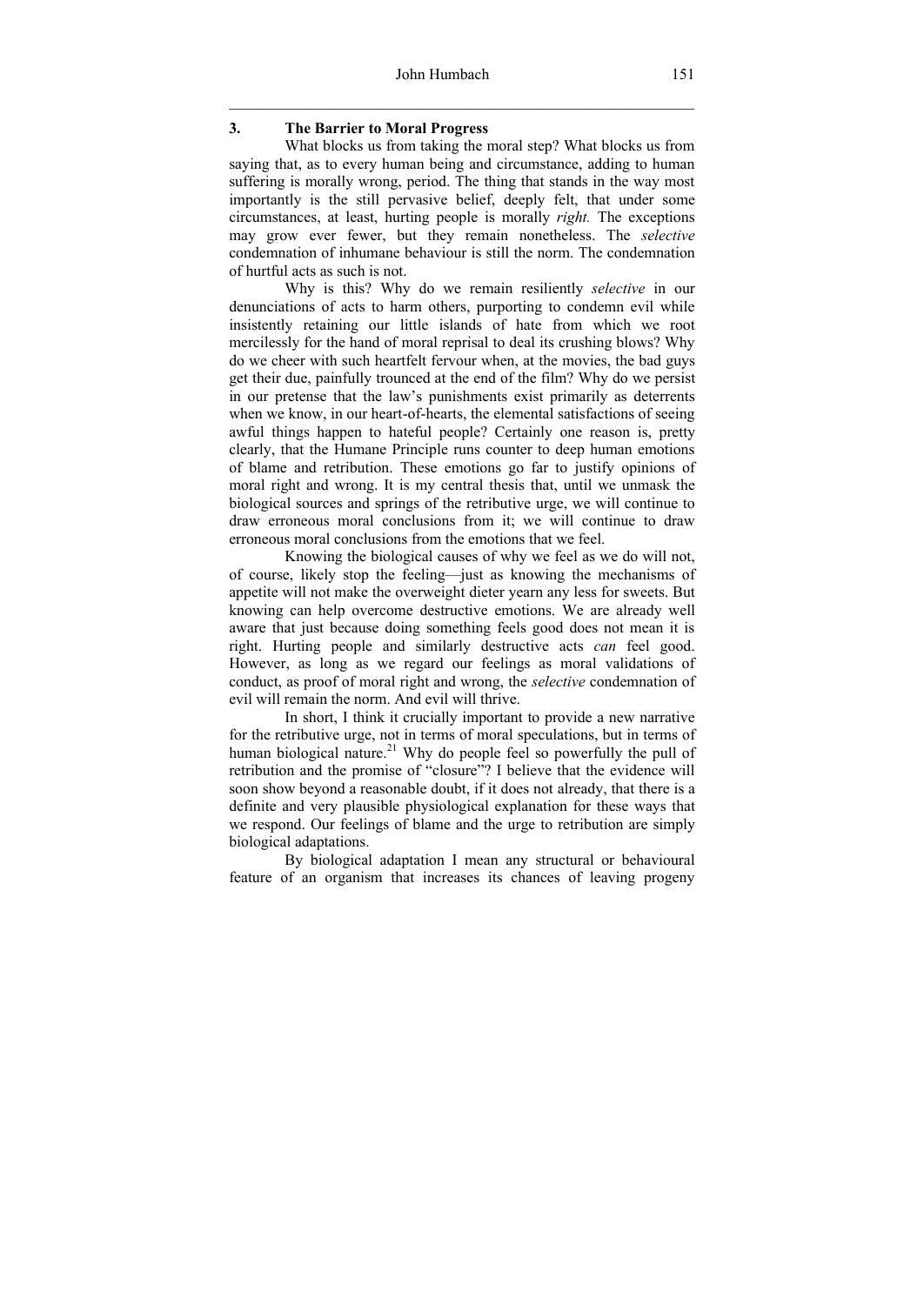surviving in later generations. The human propensity to affix blame and appetite for retribution are adaptations that evolved because they advanced the self-preservation interests of pre-human and early human individuals living in social competition with others. They worked to do so because the delivery of pain in retaliation can be an effective way to deter harmful behaviour. Individuals that possessed this "automatic" emotional prompt to deliver deterrents enjoyed an added measure of security from harmful acts of others and, therefore, they had a selective advantage that helped make them our ancestors instead of an evolutionary dead end. As these more successful individuals became our ancestors, their basic emotional inventory and dispositions became part of our modern psychological legacy.

Briefly, then, the biological narrative to account for our feelings of blame and urges to retribution would go something like this:

> *Blame is a mode of social control. Feelings of blame, the sense that people morally "deserve" to suffer when they do harm, arise as part of an automatic response mechanism in the human social repertoire. The social function of blame is to prompt the delivery of deterrents in response to harmful acts. Individuals living in largely cooperative but also competitive small-group social settings need such a response because, without it, they would be at essentially the mercy of the oppressive or exploitative behaviour of others. But the emotions of blame and retribution reflect only the contingent needs of individuals in particular social contexts, not deeper moral truths. Moreover, as a mode of social control, the psychological phenomenon of blame is a biological adaptation whose need has now passed. It is no longer necessary to treat others inhumanely as a mode of social control. Therefore, the time has come to move beyond the idea that inhumane treatment is an appropriate response to social problems and that feelings of blame are a morally appropriate guide to behaviour.*

### **4. Evolutionary psychology**

Evolutionary psychology is a powerful tool for viewing the way that past environments influence the behaviour of people today.<sup>22</sup> Its basic premise is that individuals have a better chance of leaving progeny, descendents, if they behave in some ways rather than others. The kinds of behaviour that contribute to reproductive success are sometimes referred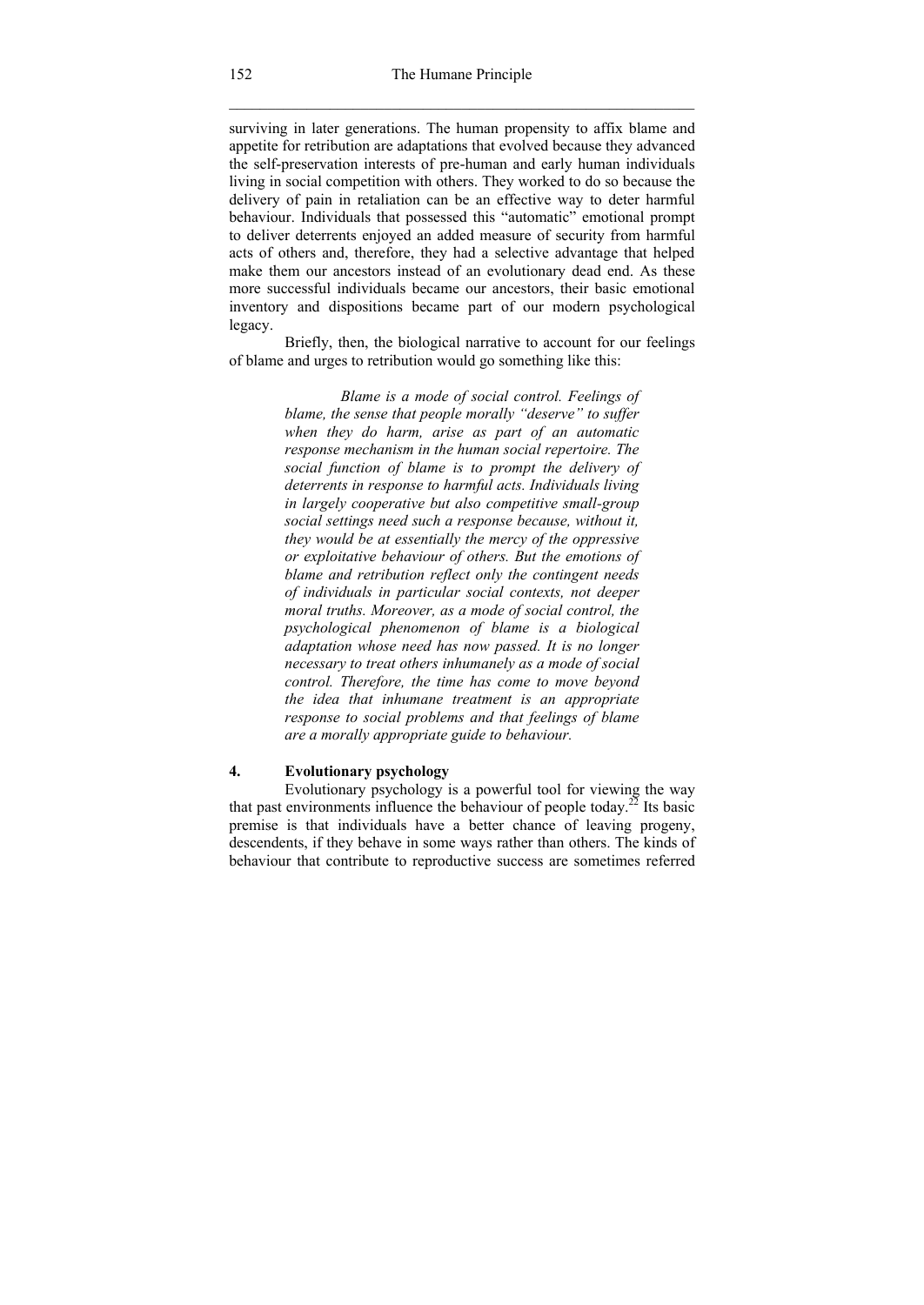to as "adaptive." There are many and complex ways that various behaviours can be adaptive.

To its basic insight that behaviour affects reproductive success, evolutionary psychology adds a second important premise. It assumes that certain behavioural tendencies or dispositions can be genetically "passed on" from one generation to the next. It assumes, in other words, that behaviour, including human behaviour, tends to be *genetically biased* in certain directions rather than others. Now it needs to be stressed that evolutionary psychology does *not* assume that human beings are subject to any kind of "genetic determinism." It does *not* assume that human behaviour is ever, in any significant respect, biologically "programmed." There is absolutely no evidence of that.<sup>23</sup> However, evolutionary psychology does assume that human beings and our predecessor species possess(ed) genetic behavioural *dispositions.*

What, (if not control by the genes) is a genetic behavioural disposition? A "genetic behavioural disposition" means simply:

> *Any statistically significant biasing of behavioural probabilities within a population such that, in given kinds of situations, individuals are more likely than randomly to exhibit some forms of behaviour rather than others, and that this statistical biasing of behavioural probabilities is highly correlated with genetic similarity.*<sup>24</sup>

Less formally, if individuals in a population tend to eat when hungry (low blood sugar), to drink when thirsty or, when frightened, to run, hide or puff themselves up, these are "behavioural dispositions." If there is a persistent population-wide or species-wide statistical bias towards certain behaviours in certain situations, then evolutionary psychology regards that as strong evidence that the disposition is at least partly genetic. This does not mean genetic programming, or anything of the kind, but a high correlation between genetic similarities and behavioural biasings does imply that there is some kind of genetic influence, at least an indirect one, on the behavioural choices that individuals make. However, one need not actually assume that any such genetic influence exists in order for the method of evolutionary psychology to work. All that is needed for the analysis to work is that there be (as there most obviously is) different behavioural biases among populations and species, and that these biases be highly correlated with genetic similarity.<sup>25</sup>

An evolutionary psychology narrative of the origins of the retributive urge might go like this: According to the evidence we have, our early human ancestors lived in small social bands of highly interdependent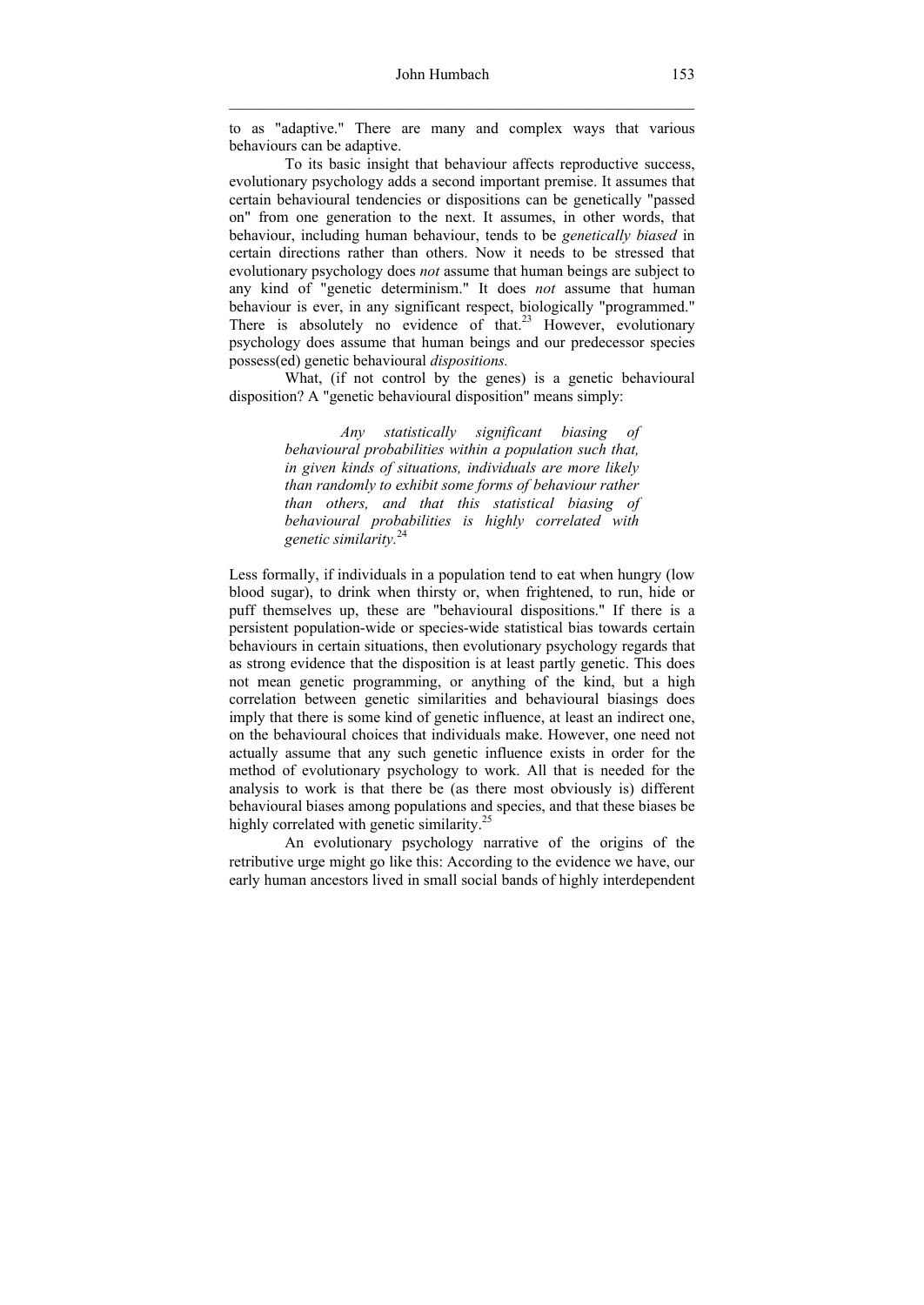individuals. It seems as well, though the evidence is only indirect, that life in these groups was a mix of not merely cooperative but also competitive behaviour. Cooperative behaviour (team efforts, direct and indirect reciprocity and "trust"<sup>26</sup>) would tend to enhance the survival prospects of group members. At the same time, an economic scarcity of resources or, merely, the possibility that individuals' goals and interests may from time to time conflict would virtually assure some degree of competitive behaviour.

Individuals that live in socially competitive settings cannot be behaviourally indifferent to the overreaching and aggressions of others. To be indifferent would be to put oneself at others' mercy, a competitive disadvantage that might be fatal and would, at very least, reduce the chances of producing viable descendents. Therefore, individuals that live in socially competitive settings are practically required (in the absence of "police") to have predispositions to detect and retaliate against others' coercive or exploitative actions that would, if allowed, work directly contrary to the individual's own survival interest. $27$ 

While our pre- and early human ancestors almost certainly needed, for survival, to live in social groups, to cooperate to a degree with others, and to stand up for their own interests, it hardly seems likely that could have *reasoned* this out for themselves. It is not even likely, indeed, that their intellect and reason would have sufficed to impel them to meet even such elemental needs as nutrition and water. There had to be innate motivators to action, *appetites,* to prompt them to do what they must. Though these appetites need not have been (and almost certainly were not) innate instructions as to *how* to meet survival needs, they served as unignorable goads to action and monitors of satisfaction, impelling the search for solutions and signalling success. Thus, we might suppose that, in order to cue adaptive behaviour, ancestral individuals were innately endowed with appetites for the society of others (an affinity for bonding and abhorrence of isolation) that were as real and as strong as those of people today.<sup>28</sup> It seems hardly likely that our pre- and early human ancestors would ever have survived, much less produced descendents, if they did not have such appetites and, instead, had to rely for behavioural choices on their powers of reasoning and intellect.

An "appetite" for the society of others is not, of course, the only non-rational (innate) disposition that would have proven useful and adaptive for our pre- end early human ancestors. It may also be plausibly postulated that, in order to fortify the groups on which all depended for survival, individuals, also need to have a general disposition to act cooperatively, such as by participation in teamwork, engaging in indirect reciprocity and forbearance towards other group members' overreachings and vulnerabilities.<sup>29</sup> While cooperative behavioural dispositions may lend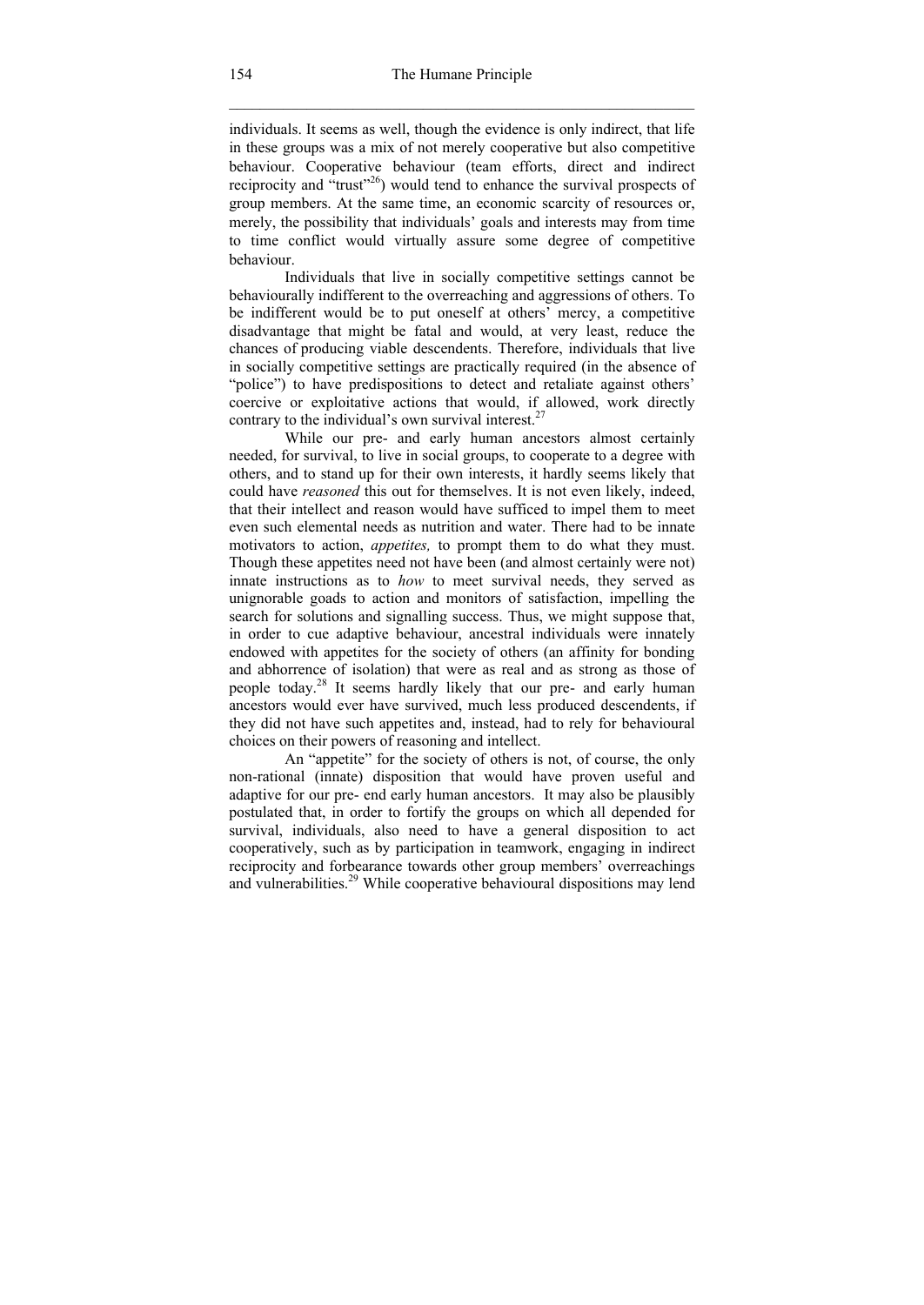a selective advantage for group members as a whole, however, for any given individual it would often be possible to gain a certain edge by "cheating" here and there a little, getting a little extra, beyond what would otherwise be his or her share. (By "cheating" I mean broadly here any form of deceit or coercion used in an effort to obtain a non-reciprocated advantage from another.) Individuals alert for opportunities to "cheat" and get away with it would have a greater reproductive fitness and would, therefore, have tended to have above-average representation in the gene pool of the subsequent generations. Over time, as such individuals reaped the reproductive advantages, their offspring could come to outnumber the progeny of those that did not, and the behavioural disposition to detect and exploit apparent opportunities to "cheat" would spread ever more widely, until, eventually, it would become a species characteristic—as it apparently has.

Cheating is, however, parasitic, and if individuals could pursue cheating without checks, the result might so upset the balance of resource distribution as even to threaten the integrity of the social group itself—the very group on which the cheaters depend for their own survival and reproduction. Without checks, in other words, cheating could jeopardize even the cheaters. Accordingly, to be reproductively successful in our ancestral past—to be our ancestors—individuals almost certainly had to live in groups where most members were disposed to be highly alert to detect and react against their fellows' attempts to cheat.<sup>30</sup> Those prehuman groups whose members reacted against cheating would be, on the whole, the groups whose members' descendents would be best represented in future generations. It would be the members of *these* groups, in other words, that would have been our own ancestors. At any rate, "[a]cross cultures, humans are strongly predisposed to assess the behaviour of others as 'just' or 'unjust' and to respond with anger when the behaviour of others is perceived as unjust."<sup>31</sup> And it is from these individuals' needs for successful cooperative-*cum-*competitive social life, and their evolved behavioural response to such needs, that our modern innate sense that offenders deserve to suffer most likely comes.<sup>32</sup>

In short, the modern appetite for retribution and making offenders "pay" for their transgressions is highly analogous to the more commonly recognized appetites—for food, for drink, for sleep, and the satisfactions of other sensually expressed needs. Just as the appetite for food, as it evolved, served the survival needs of our ancestors well, so also did their appetite for retaliation and making offenders pay. Today, the prompt to deliver deterrents against others' overreaching, aggressive or threatening acts is experienced by us as emotion—the feelings of blame and urges to retribution that are familiar and, seemingly, inevitable parts of the human psychological make-up. Such emotions did not and do not "determine"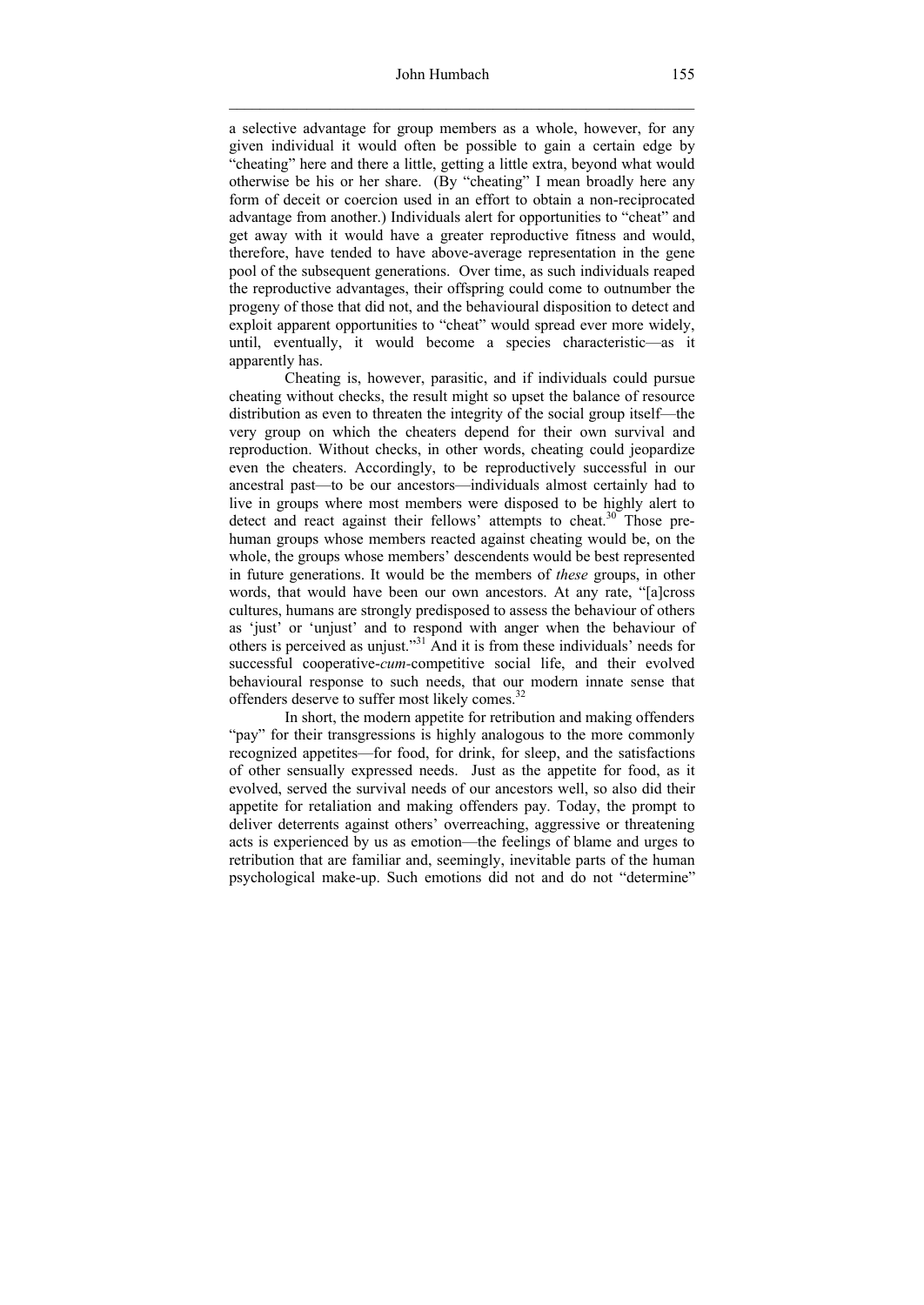behaviour, but they can be very important components of the complex of causes that does determine our individual actions. In doing so they once served to give individuals survival and reproductive advantages, and sometimes still do—advantages that logic and reason can demonstrate today but, for our pre-human and early human ancestors, logic and reason could not engender.

#### **5. The Limited but Crucial Role of Biology**

It is easy to overrate the relevance of biology to questions of human behaviour. Biology does not "determine" specific behaviour and it certainly does not validate "bad" behaviour. The biological basis of humankind, of human nature, is nevertheless of the utmost importance to moral questions. Knowing our biological nature as we seek moral direction is like knowing about a nearby iron deposit when finding one's way with a compass. If you ignore it, you will surely risk going astray.

At our foundation, we exist as biological creatures, and many (if not all) specifics of human psychology have a definite physiological base. Our human intellect and reason may help interpret, respond to, and even govern our appetites, but human intellect is certainly not the *source* of human appetites. The feelings and emotions that emerge in our mental experience are no more the creations of human intellect than the biles that emerge in the gut. No human mind invented feelings of hunger, thirst, or sexual libido. And no human mind invented the urge to retribution. The capacity to generate these feelings and emotions is part of the innate psychological repertoire that evolved in ancestral humans and is a legacy from them.

The very presence of our emotions, however, sometimes makes intellectual discussions of them difficult, especially when the very nature of the discussions tends to arouse the emotions themselves. As discussants contemplate examples of the kinds of situations to which such emotions may apply, that very contemplation may trigger an upwelling of the emotions themselves. When the presence of the emotions is combined with the suggestion that giving them credit is to be deprecated, the overall effect is magnified.

The capacity to feel the retributive urge and propensity to blame evolved, no doubt, because of the survival advantages it provided at the time. Under modern conditions, however, what once was a survival advantage might become a detriment or, even, downright evil. In a time of modern abundance and ease of nutrition, our Paleolithic appetites and preferences for food (a affinity to sweets and plenty of fats) is not so well suited to the preservation of health and, on the contrary, contributes to diseases that are now a primary cause of death. So is similarly our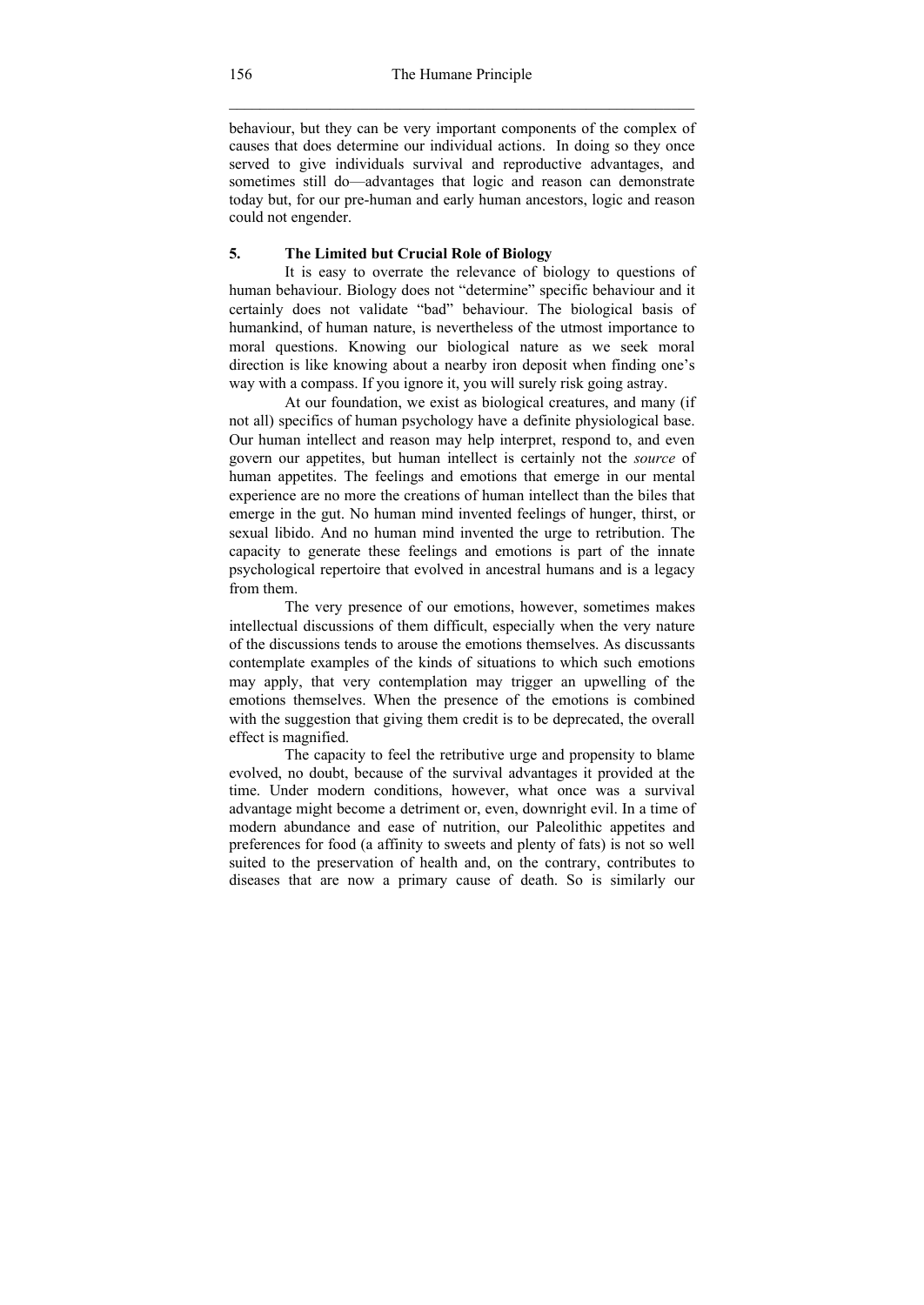Paleolithic appetite for blaming and retribution. Having served its need, it may have become morally obsolete now that we have available abundant other ways, more effective ways, to address our need to minimize crime.

Since all questions of right and wrong turn in part, at least, on the "facts," a case might be made that, in earlier times and circumstances (say, Homeric Greece), the behaviour prompted by emotions of blame and retribution was not even morally wrong. However this may be, though, the social and environmental conditions that gave rise to blame and resultant notions of "justice" have long ceased to apply. Innate feelings of blame are no longer a socially adaptive or morally defensible guide to social behaviour. They are no longer socially adaptive because we live today in a world of largely urban societies with mostly anonymous members who govern themselves by laws rather than, as in ancestral times, by permanent inter-personal relationships. They are not morally defensible because we now have the analytical tools to show that the paradigm of "free" choice on which blame is based simply cannot be sustained.<sup>33</sup> The inhumane treatment of others as a mode of social control is a biological adaptation whose time has passed. Yet, the moral miscues that this evolutionary legacy provides are persistent, resilient, and difficult to overcome.

Evolutionary dispositions to behaviour are not, fortunately, ineluctable destiny. We can overcome obsolescent "biological" urges—be they to over-eat, to over-reproduce or to over-retaliate in response to conflicts and affronts. The hope is that, by understanding the biological basis of the moral miscues that make people *want* to hurt others, we can then become free to continue the historic moral advance of humankind.

#### **Notes**

<sup>1</sup> Furman v. Georgia, 408 U.S. 308 (1972) (Stewart, J., concurring).

<sup>2</sup> Note that to "cause" suffering refers here to actions whereby an agent adds to the total amount of overall suffering, *i.e.,* to generate suffering, and not to inflictions (such as inoculations and dental procedures) that have the effect of reducing total suffering. When actions cause a person to suffer as an inseparable part of diminishing hurt to another (*e.g.,* steering a runaway truck into a lone bystander instead of into a crowd, or wrenching a loaded gun from a homicidal madman, or from a baby), they can be viewed, in effect, as a "deflection" of suffering to the one from the other. While such actions are properly regarded as causal in *directing* the suffering to its eventual recipient, they are not regarded, for purposes of the Humane Principle, as a "cause" of human suffering itself. The Humane Principle explicitly recognizes a moral warrant for actions meant to reduce total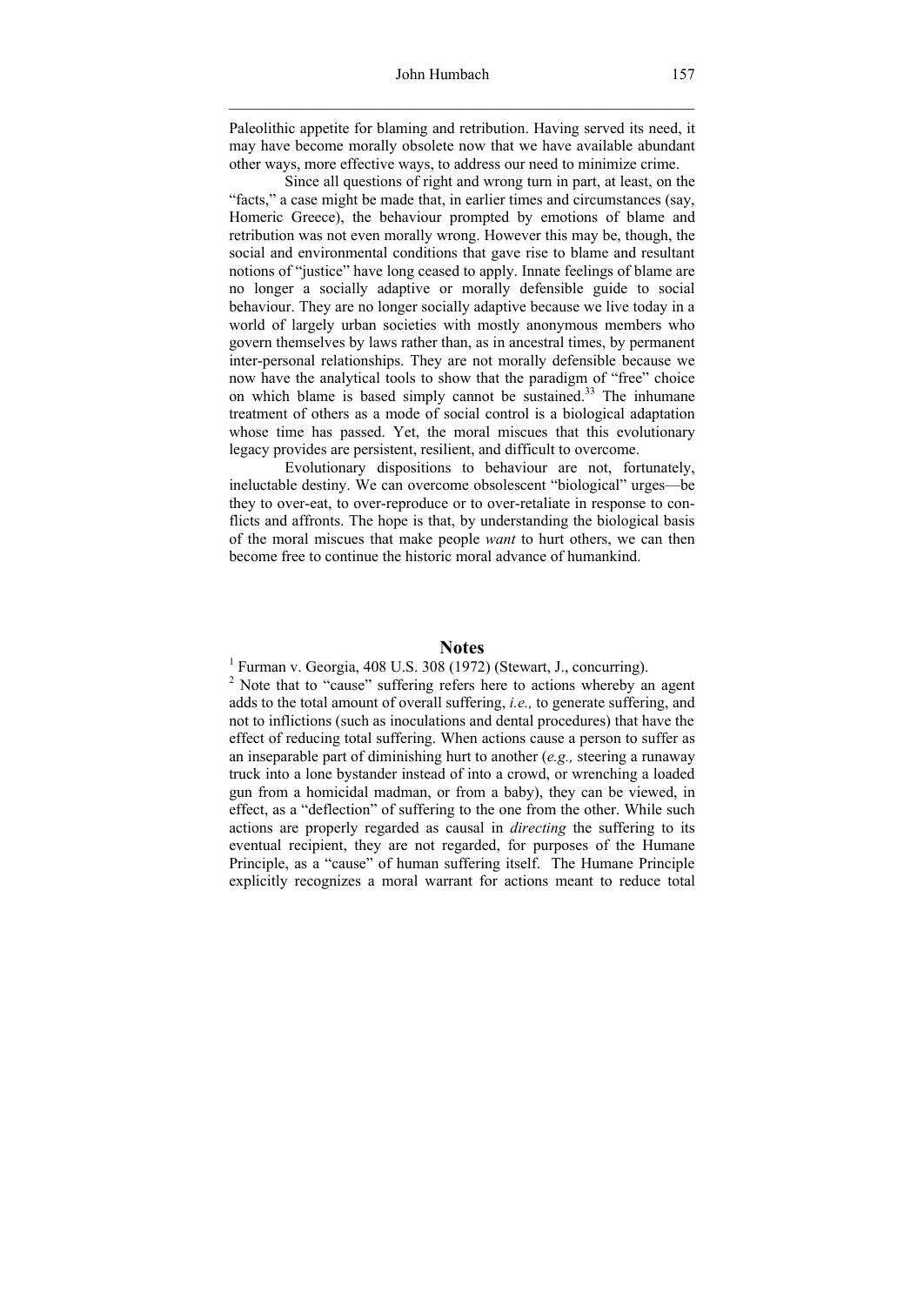suffering even when, in the process of doing so, the action "deflects" the impact of some event-in-progress from one person to another.

<sup>3</sup> Donne, 1987/1624, 126.

<sup>4</sup> In simple contexts, indeed, it has been shown experimentally that the most successful (adaptive) strategy for dealing with others is "tit-for-tat," rewarding obliging behaviour and seeking to punish hostile behaviour. See Axelrod, 1984. It "neither provokes suicidal escalating feuds nor advertises weakness which would invite exploitation" (Daly and Wilson, 1988, 235). What is adaptive or even indispensable in simple contexts may, however, be not at all necessary or, even, adaptive in other, more complex social contexts.

<sup>5</sup> There are, no doubt, diverse psychological factors that undermine the efficacy of blame-and-deter justice, for example, the fact that some people lack normal perceptions of their own self-interest, labouring under unusually (and unrealistically) short time horizons, overweighing the near future, underrating the risks and personal costs of detection, etc. See Daly and Wilson, 1988, 164-68. In a similar vein, the law's moral or "heuristic" suasion is weakened when persons lack normal perceptions of others' interests (failure to "identify"), which logically leads to an impaired ability to predict (or comprehend) being blamed for various acts. Note that this lack of normal perceptions of others' interests is not necessarily pathological, in any sense, but may be a cultural artefact, as when bombardiers take great umbrage at those who regard the bombing of cities as matter for reproach.

This is not, of course, to say that deterrent effects do not exist, but only to argue that those persons who enjoy normal perceptions of their own and others' interests may tend to overrate the deterrent effects of threats directed towards those who do not. On the efficacy of deterrence, one recent study has concluded, for example, that "[e]ach additional execution decreases homicides by 5 to 6, while three additional pardons generate one to 1.5 additional homicides" (Mocan and Giddings, 2001). However, executions and pardons are not the only alternatives, of course, and the deterrent effects of various intermediate interventions is the crucial issue to be considered—if minimization of human suffering is a considered to be a high priority goal.

 $6$  See, e.g., The Justice Education Center for the Connecticut Judicial Branch and Department of Correction, 1996; Sherman *et al*., 1997; Wagner and Baird, 1993. See also Currie, 1998.

 $7$  There is, to be sure, evidence that people are willing to pay substantial amounts to prevent crime: According to one recent study, "typical households" would be willing to pay between \$100 and \$150 per year for crime control programs that reduced specific crimes by 10% in their communities—amounting in aggregate to "a marginal willingness-to-pay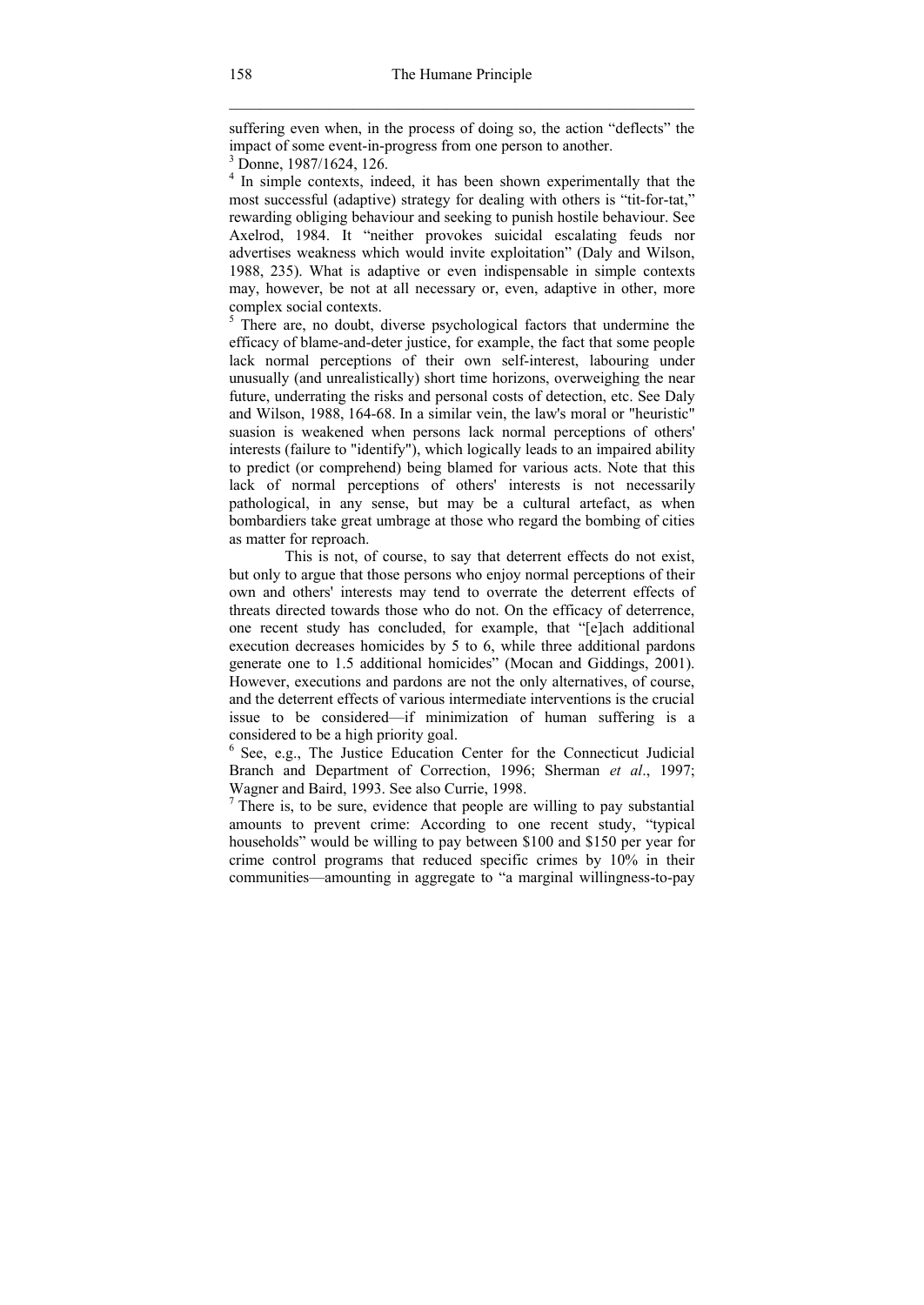to reduce crime of about \$31,000 per burglary, \$75,000 per serious assault, \$253,000 per armed robbery, \$275,000 per rape and sexual assault, and \$9.9 million per murder." Cohen, Rust, *et al*. (2001). The authors of this study assert that these results, which are "between two and ten times higher than prior estimates of the cost of crime to victims," more fully represent the true cost of crime to society.

There is, on the other hand, "[e]xperimental research [showing] that moral indignation, understood as a willingness to suffer in order to punish unfair treatment by others, is widespread" (Ullmann-Margalit and Sunstein, 2002).

8 Keeley, 1996, 88.

<sup>9</sup> Keeley, 1996, 88-94. See also id. at 36-37.

<sup>10</sup> Keeley, 1996, 93 (emphasis in original). The 100 million figure for twentieth-century war deaths is regarded by Keeley as a high estimate. Id*.*

<sup>11</sup> Daly and Wilson, 1988, 128 & 129. See also Alexander 1987, 79, making the point that "human evolution has been guided to some large extent by intergroup competition and aggression." That is to say, an innate disposition to resort to violence under circumstances of external threat would have practically been a survival necessity. See also Keeley, 1996, 174 ("Peaceful pre-state societies were very rare").

 $12$  Murphy, 2000.

<sup>13</sup> Keeley, 1996, 89-90.

<sup>14</sup> Daly and Wilson, 1988, 128, 129.

<sup>15</sup> This stage effectively amounts to a ban on *escalations to violence* in disputes. But cf*.* modern nations' efforts to inflict suffering on recreational drug users.

<sup>16</sup> "Within certain reference groups violence is frequent, and the display of one's capacity for violence is admired or even obligatory," note Daly and Wilson. Further, "other groups within the same large society condemn violence, and their members rarely resort to it" (Daly and Wilson, 1988, 286-87).

While there is the temptation to offer a "cultural" explanation of why there is more violence in some groups than in others, Daly and Wilson express doubt. They point out that behavioural patterns may the source of cultural values rather than the result of them. Id. at 287. That is to say, the behavioural patterns of a "subculture" within the prevailing culture may result from exogenous sources, such as particular socioeconomic pressures on the subculture's members, with their local culture then being adapted to meet those exogenous pressures.

 $17$  See discussion in following two paragraphs.

<sup>18</sup> Striving for and maintaining status (or "honour") is also an important part of it. See Daly and Wilson, 1988, 126-31. In pre-state societies, such reputational attributions can be of tremendous survival value for both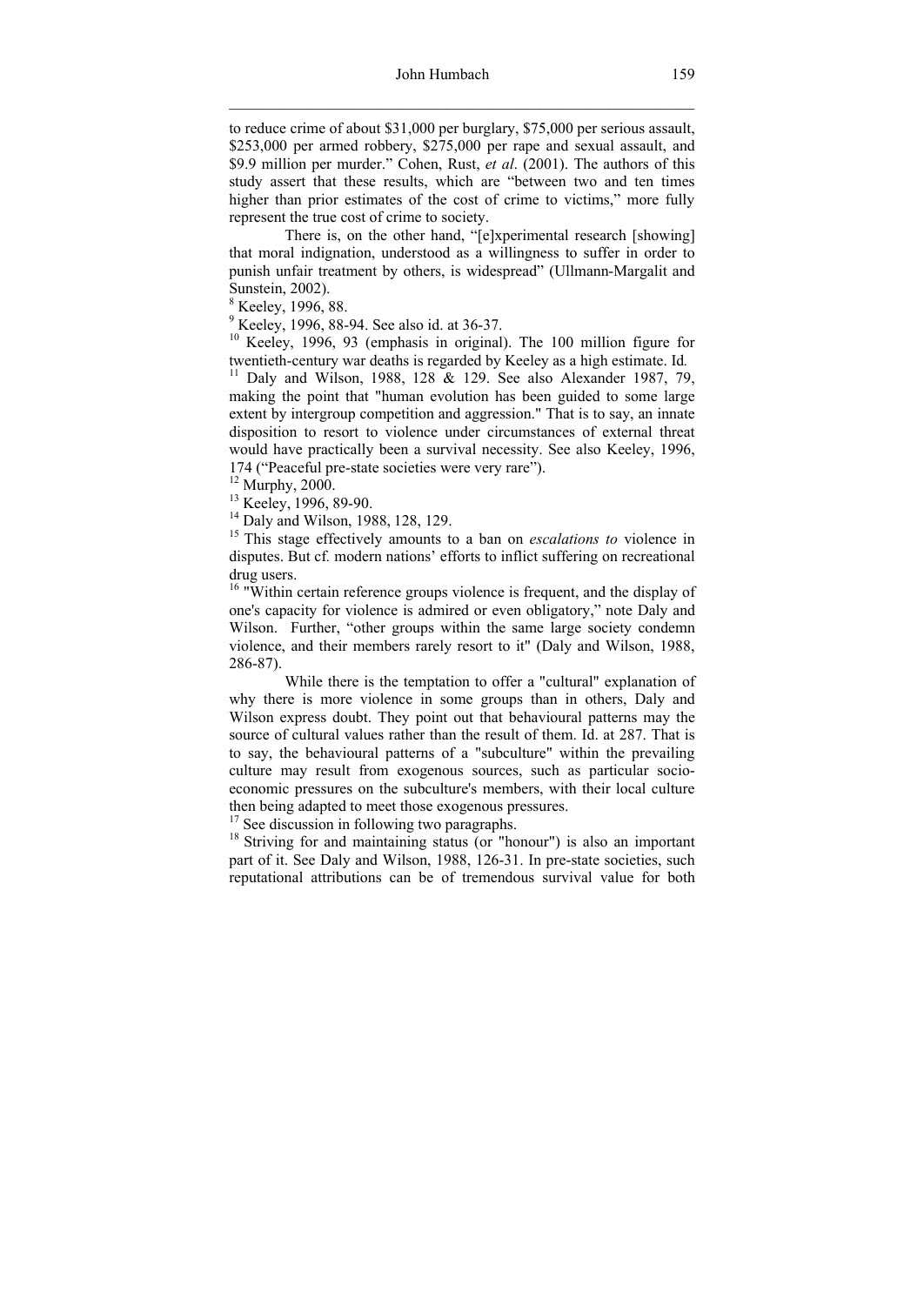individuals and groups-among-group, both by deterring potential aggressors and containing potentially disastrous aggression against dangerous adversaries. See also id*.* at 221-38.

<sup>19</sup> But cf. "In most social milieus, a man's reputation depends in part upon the maintenance of a credible threat of violence" (Daly & Wilson, 1988, 128).

 $21$  Although I use the term narrative, it should not be understood to mean anything less than a description of what is real, as best we can approach it. Anyone who believes that science does more than this, does more than provide satisfyingly plausible "narratives" based on carefully observed coherencies of data, is almost assuredly mistaken. *See* Kuhn, 1970; Jeans, 1943.

 $22$  See Alexander 1987, 23.

<sup>23</sup> See Alexander 1987, 21-30.

 $24$  Notice that there is no assertion about genetic "causation" or control in this definition, only about genetic correlation. Inferences about causation can be left entirely to interpretation and are not foundational to the analysis. Notice, too, that the determinism that this definition implies is the very loose "quantum" determinism of statistical probabilities, and not the either/or determinism of classical mechanics. In fact, such statistical correlations between genetic profile and behaviour are all that is required to exist in order for an "objective" evolutionary psychology analysis to work. And their existence is, at least in principle, amenable to empirical confirmation.

<sup>25</sup> It may possible for the main strategies of evolutionary psychology to work even *without* the assumption of direct genetic transmission of behavioural traits. Essentially, the argument would go, the genetic transmission of various *structural* traits indirectly predisposes the individuals so structured to some behaviours rather than others.

 $26$  "Trust" here refers not to a conscious mental state of faith in another, but simply to the behaviour of omitting precautions (*viz.* of not being prompted to precautionary behaviours) and thus offering a theoretical vulnerability to another individual that the other is, from all appearances, in a physical (if not dispositional) position to take advantage.

 $27$  See generally Daly and Wilson, 1988, 230-31.

<sup>28</sup> An absence of the interhuman inputs and feedback of social interchange with others—that is, unsought isolation and loneliness—tends to be experienced as unpleasant, inducing stress, having impacts on hormone/neurotransmitter balances and even affecting neuronal development. See, e.g., Sapolsky, 1996. For a relatively early judicial recognition, in the context of solitary imprisonment, see In re Medley, 134 U.S. 160, 167-68 (1890).

 $20$  Orwell, 1945.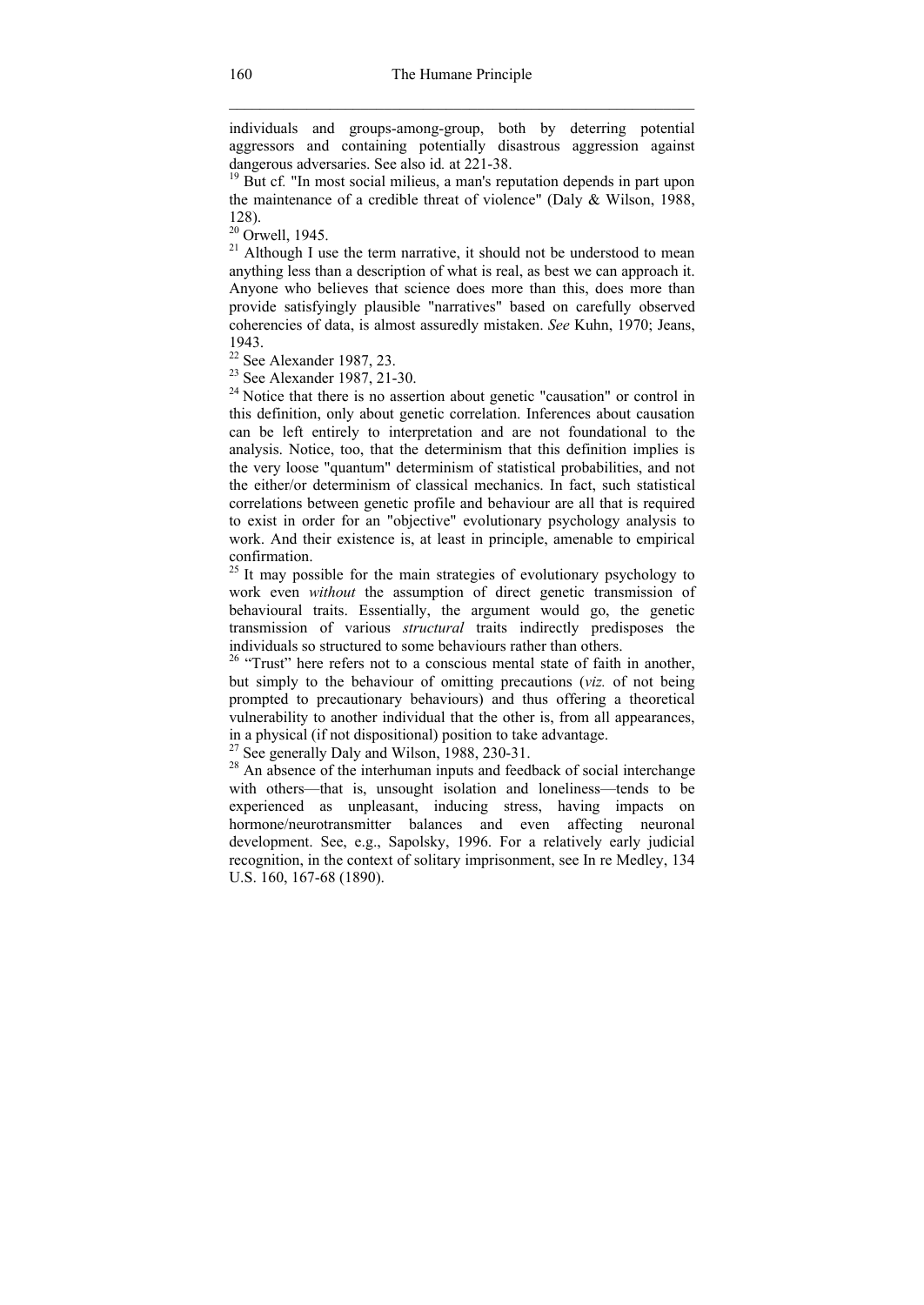$31$  McGuire, 1994.

<sup>32</sup> See generally Fehr and Gächter 2002. *Also see* Cosmides and Tooby, 1992, 193. Note: the same behavioural evolution may have occurred purely as a cultural matter, without any genetic support, in the form of innate dispositions or urgings whatever. As such cultural patterns continue to be handed down by the processes of learning from generation to generation, the results would be essentially the same as would occur on the "innate" hypothesis. Thus, nothing in this argument really depends on the correctness of the innate hypothesis.

 $33$  That is, as a matter of evolutionary theory, free choice (or "free will") could not have evolved and, therefore, ascribing blame for "bad" choice is morally inapt. This is, however, a subject for another paper.

#### **References**

Alexander, R.D., (1987), *The biology of moral systems.* New York: Aldine De Gryter.

Axelrod, R. (1984), *The evolution of cooperation*. New York: Basic Books.

Cohen, Rust *et al*. (2001), 'Willingness-to-pay for crime control programs', available at http://papers.ssrn.com/paper.taf?abstract\_id= 293153.

Cosmides, L. and J. Tooby. (1992), 'Cognitive adaptations for social exchange', in: J.H. Barkow, L. Cosmides, and J. Tooby (eds.) *The adapted mind: evolutionary psychology and the generation of culture*. New York: Oxford University Press, 163-228.

Currie, E. (1998), *Crime and punishment in America.* New York: Henry Holt & Co.

Daly, M. and M. Wilson. (1988), *Homicide*. New York: Aldine De Gryter. Donne, J. (1987/1624), '17. meditation', in N. Rhodes (ed.) *John Donne: selected prose*. Harmondsworth: Penguin. 125-126.

Fehr, E. and S. Gächter. (2002), 'Altruistic punishment in humans', *Nature*, 415: 137-40.

Homer. (1996), *The Odyssey*. R. Fagles (trans.) New York: Viking.

 $29$  People are unlike, say, tigers, which have no evident innate disposition to live cooperatively with other tigers or any observed tendency to do so.

<sup>&</sup>lt;sup>30</sup> There is evidence of such retaliative urges, to the point, practically, of "law and order" and even a chieftain-like form of "government" among modern subhuman species such as troops of chimpanzees. And, as Holmes noted, even a dog knows the difference between being tripped over and being kicked.